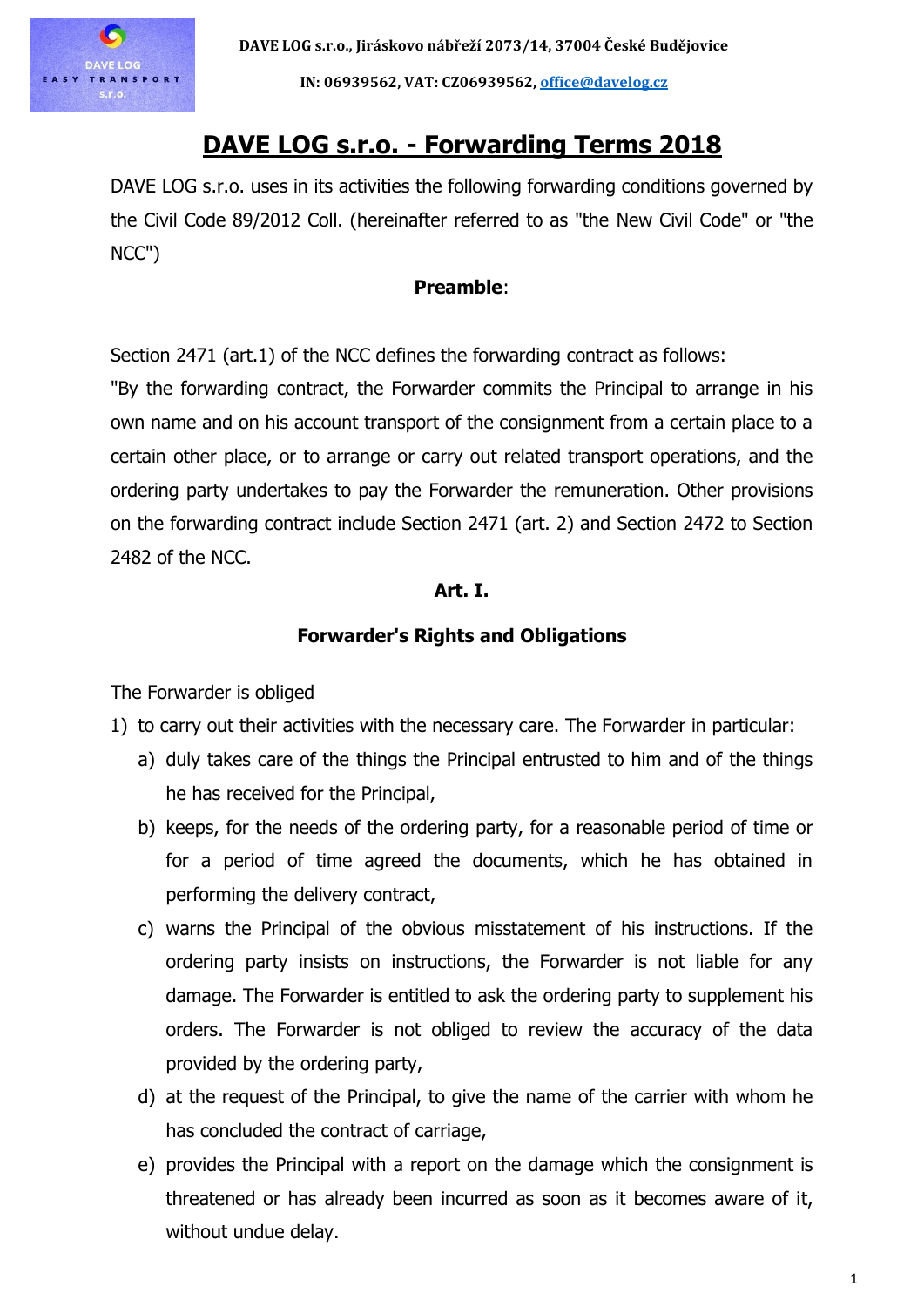- 2) The Forwarder is liable for damage incurred on the consignment received in the provision of the transport, or for the provision or performance of related transport operations, if he cannot prove that the damage could not have been averted or its extent could not have been diminished with the necessary care.
- 3) In case of a danger of delay, the Forwarder proceeds in the interest of protecting the consignment even without the order of the ordering party, to protect the interests of the Principal according to the information known to the Forwarder.
- 4) The Forwarder identifies the weight of the consignment only if agreed with the ordering party. For new facts, the Forwarder is obliged to immediately inform the Principal.
- 5) Unless otherwise agreed in writing, he examines and searches for a more convenient way of shipment within the scope of commercial usage.
- 6) The Forwarder follows the instructions of the Principal regarding customs clearance. In the case where it is not possible to carry out customs clearance according to the instructions of the ordering party, he is obliged to inform the Principal about it without delay.

## The Forwarder is entitled to

- 1) request the Principal to provide the order for delivery (Forwarding order) in writing, unless the contract is concluded in writing,
- 2) require the Principal a reasonable advance payment covering the costs associated with the performance of the contract, before commencing with the performance of the contract,
- 3) demand from the Principal the agreed remuneration or, if not agreed, a remuneration to be paid according to the Forwarder's rates, or an appropriate remuneration which is normally provided at the time of the conclusion of the contract and under similar contractual terms. In addition, the Forwarder shall also be entitled to the reimbursement of the necessary and useful expenses, as well as the costs expediently incurred in carrying out the Forwarding contract,
- 4) require the Principal to pay the remuneration once he has entered into a contract with the carrier and has handed over the consignment to him,
- 5) at the request of previous Forwarders, to exercise all their rights resulting from their lien on the consignment in order to satisfy their rights. If he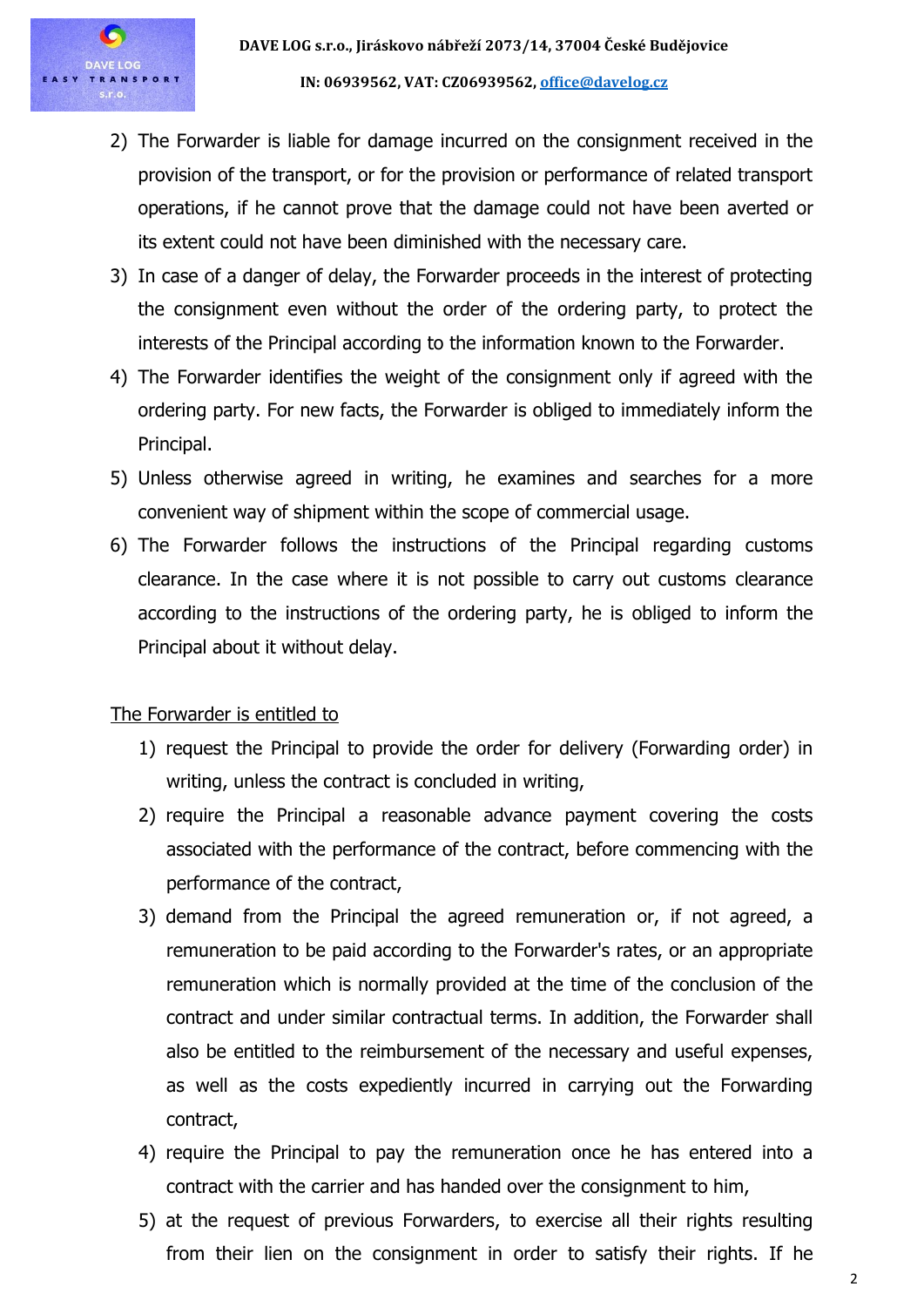

**IN: 06939562, VAT: CZ06939562, [office@davelog.cz](mailto:office@davelog.cz)**

satisfies them, they pass on to him, together with the lien, which ensures them,

6) act at his sole discretion while maintaining the interests of the Principal, which are known, in particular when choosing the mode of transport, the type of means of transport and the route if he has not received sufficient or feasible instructions.

## **Art. II. Rights and Obligations of the Principal**

The Principal is entitled and obliged

- 1) give the Forwarder a written order for arranging the transport of the consignment (Forwarding order) if the contract is not in writing and if the Forwarder asks for it,
- 2) if the consignment is immediately subject to substantial damage, immediately upon receipt of the information, he shall send further instructions to the Forwarder, otherwise the Forwarder shall have the right to sell the consignment in accordance with § 2126 and § 2127 of the NCC,
- 3) pay the Forwarder the agreed remuneration once the Forwarder has entered into a contract with the carrier, or to provide him with a reasonable advance payment to cover the costs associated with the performance of the Forwarding contract,
- 4) to pay the Forwarder the agreed remuneration or, if not agreed, the remuneration according to the rates of the Forwarder, or an appropriate remuneration at the time of conclusion of the contract and under similar conditions, as well as the cost actually incurred by the Forwarder in performance of the Forwarding contract,
- 5) revoke the order if the order for arranging the transport is not accepted without undue delay unless otherwise agreed between the Forwarder and the ordering party,
- 6) give the Forwarder the correct information on the contents of the consignment and its nature, as well as all the information necessary to conclude the contract of carriage, such as its weight, type, number of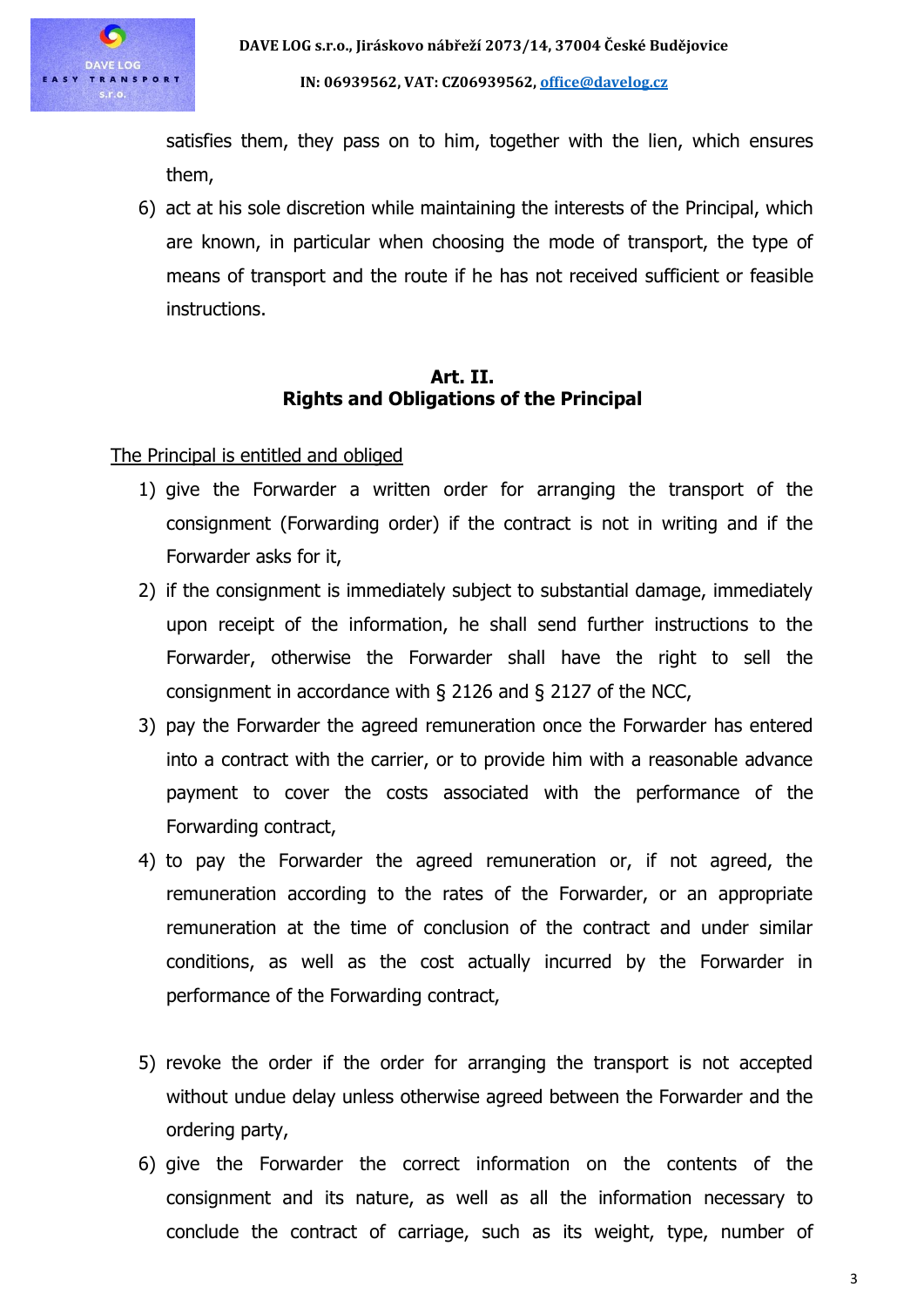

packing, and the indication of whether it is dangerous goods within the meaning of ADR, RID, etc., as well as to notify the Forwarder of the higher value of the shipment, in particular if the Principal requests the insurance of the full value of the shipment for reasons of higher value. Otherwise, he is obliged to compensate to the Forwarder any damage that has incurred,

- 7) to draw the Forwarder's attention in a normal way to the public-law, customs duties related to the shipment of consignments, unless such obligations are known to the Forwarder. The Principal shall be liable to the Forwarder for all consequences of non-compliance with this obligation,
- 8) to provide the Forwarder with an agreed remuneration in case of cancellation of the order, after deducting the saved expenses. If the ordering party proves to have cancelled the order for reasons attributable to the Forwarder, the Forwarder shall only be entitled to the refund of his expenses,
- 9) to reimburse the Forwarder the costs incurred and the appropriate remuneration for arranging the return of the consignment, if the recipient refuses to take over of the consignment,
- 10) to pay the Forwarder's receivables for shipping, custom duties, taxes, and other charges paid by the Forwarder.

## **Art. III.**

## **General Provisions**

- 1) Place of performance. The place of performance is for all the parties the place of residence of the Forwarder to whom the order was addressed,
- 2) Breach of contractual obligations. If a Contracting Party violates an obligation under the Forwarding Agreement, it shall be obliged to replace the damage arising from it.
- 3) Exemption from the liability for damages. The Forwarder shall be relieved from liability for damages if he proves that he has temporarily or permanently been prevented from complying with the contract with an unforeseeable and insurmountable barrier arising out of his will.
- 4) Scope of responsibility of the Forwarder. If the Forwarder is liable for damages from the shipment, his liability to replace the damage is limited: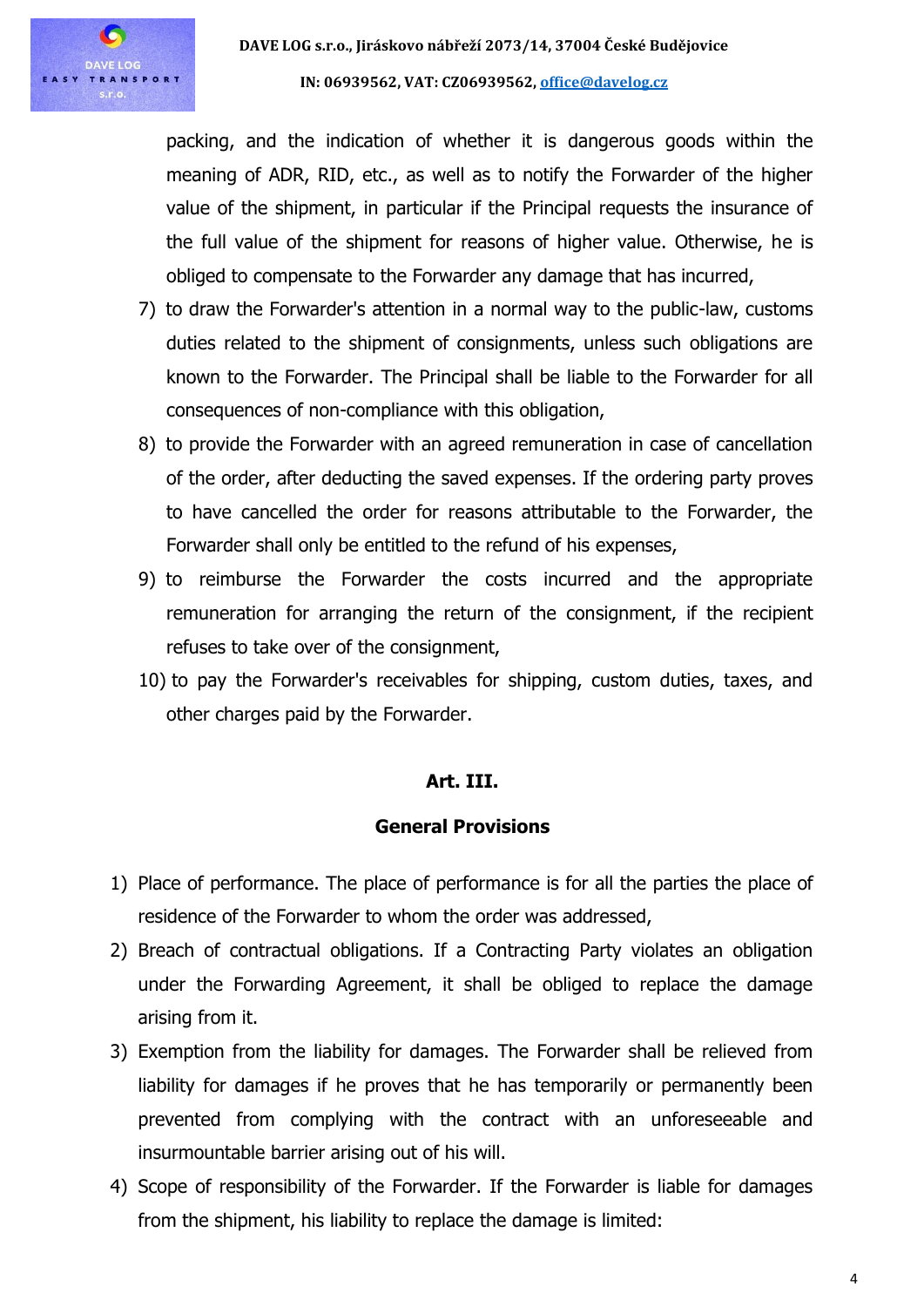

- a) in all cases, to an amount corresponding to SDR 20,000 per event or multiple events having one and the same cause of damage; or
- b) in the event of loss, destruction or damage to the consignment in the case of transport, or consignments taken over by the Forwarder for carriage or related transport operations, to an amount equal to SDR 8,33 per kg of gross weight of lost, destroyed or damaged consignment.
- 5) Indirect damage or loss of profit is not compensated.
- 6) The Freight Forwarder cannot claim limited liability in the event of damage caused intentionally or by gross negligence.
- 7) Liability of the transport contract:
	- a) the Forwarder is not responsible for carrying out the arrangement of transport of the shipment, unless the transport of the consignment was done by himself. In this case, the Forwarder is responsible as the carrier in accordance with the applicable regulations.
	- b) The contractual arrangements for the fixed remuneration of the Forwarder or the charging of the Forwarder's remuneration at a fixed rate (so-called acceptance rate) do not constitute a contractual assumption of liability for the carrier.
- 8) Possible claims against carriers:
	- a) the Forwarder shall, at the request of the Principal in his name and on the account of the Principal, who is obliged to provide the Forwarder with the necessary assistance, in particular to provide documents relating to the consignment, its value, etc., or
	- b) the Forwarder shall assign his rights against the carrier to the Principal for the direct exercise of his claims against the carrier and shall provide the Principal with the necessary assistance,
	- c) if the Principal does not apply claims against the Forwarder according to a) or pursuant to b), if he does not provide to the Forwarder the necessary cooperation, the consequences resulting from that shall be to the detriment of the Principal.
- 9) Responsibility for storage. If the Forwarder performs storage of items (consignments) within his activities, these activities are governed by the terms of the storage contract (§ 2415 et seq.)
- 10)Interest on overdue payments